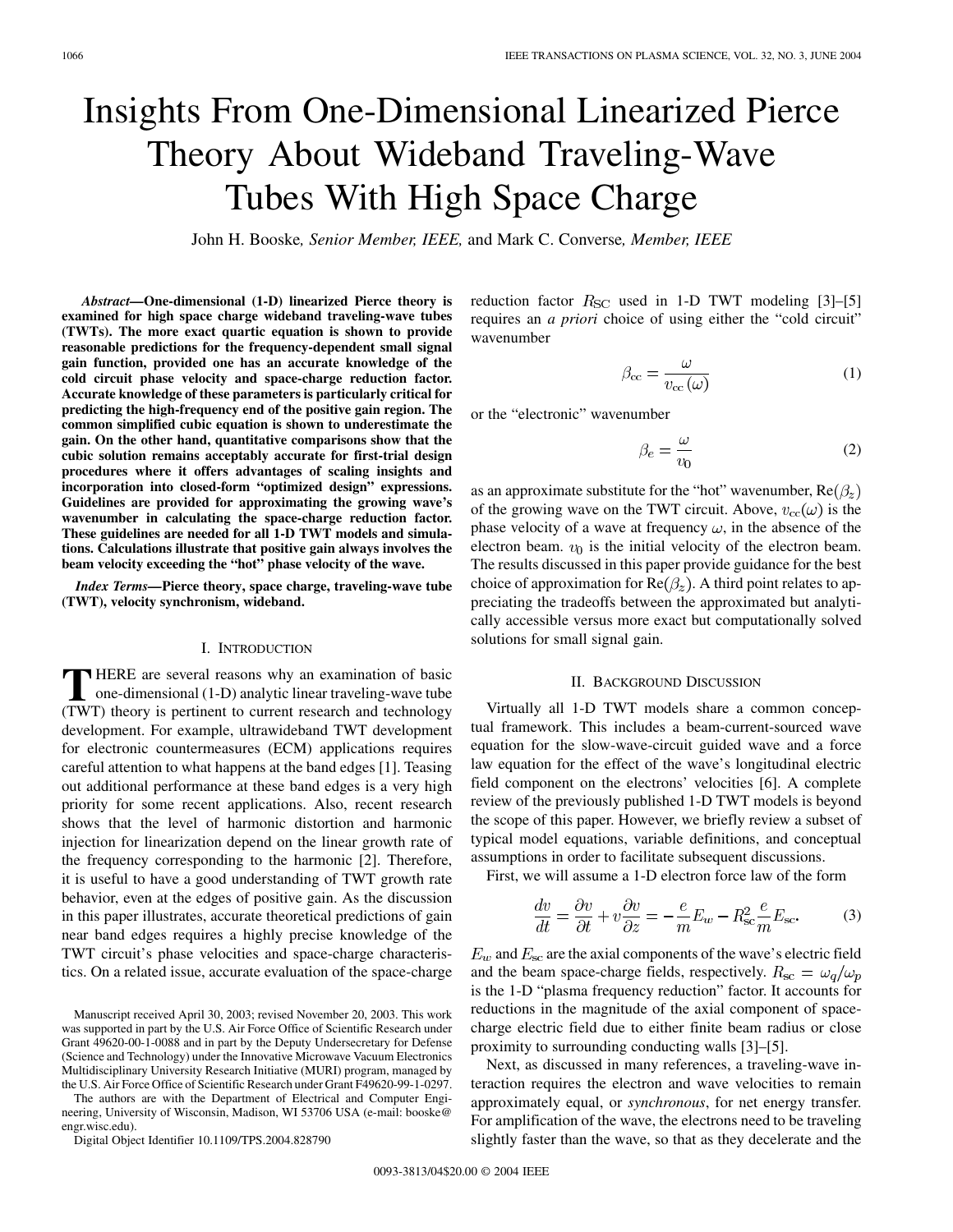wave grows they do not immediately fall back into the accelerating phase and start taking energy back out of the wave. The difference between the electrons' (initial) velocity and the wave velocity is referred to as *velocity detuning*. One useful parameter to characterize the relationship between wave growth and velocity detuning is the *cold circuit velocity detuning parameter*

$$
b_{\rm cc} = \frac{v_0 - v_{\rm cc}(\omega)}{C(\omega) v_{\rm cc}(\omega)}\tag{4}
$$

where  $C$  is the Pierce gain parameter (see below).

It is convenient to assume *a priori* that the wave will have a unique (complex) wavenumber  $\beta$ , i.e., pure harmonic in space  $E_w \sim e^{i\beta z}$ , and to express  $\beta$  in terms of the amount that it differs from the electronic wavenumber, i.e.,

$$
\beta = \beta_e + \delta\beta = \beta_e + \beta_e C \xi. \tag{5}
$$

The final piece of mathematical apparatus needed is to describe the electron beam charge density in terms of the normalized beam plasma frequency

$$
\Omega_p^2 = \frac{R_{\rm sc}^2 \left(\frac{\omega_p^2}{\omega^2}\right)}{C^2} \tag{6}
$$

where  $R_{SC}$  is the space-charge reduction factor discussed above,  $\omega_p$  is the usual plasma frequency,  $\omega_p^2 = e\rho/m\varepsilon_0$ ,  $\rho$  is the volume charge density of the beam, and  $C$  is the Pierce gain parameter

$$
C^3 = \frac{I_{b0}\bar{K}}{4V_{b0}}.\t(7)
$$

 $V_{b0}$  is the dc beam voltage, numerically given by  $V_{b0} = mv_0^2/2e$ , and  $\overline{K}$  is the beam-averaged "interaction impedance" [[4\]](#page-5-0)

$$
\overline{K} = \frac{1}{S_b} \int \int_{S_b} \frac{|E_w|^2}{2\beta^2 P_w} ds
$$
 (8)

where  $S_b$  is the beam cross-sectional area and  $P_w$  is the power in the wave. Note that the normalized beam plasma frequency  $\Omega_p$  is equal to  $\sqrt{4QC}$  where Q is the Pierce space-charge parameter and  $C$  is the Pierce gain parameter defined in (7). This equivalence is demonstrated in numerous texts [[7\]](#page-6-0), [\[8](#page-6-0)]. We will use both notations interchangeably, since the  $\Omega_p^2$  is more indicative of the physical meaning, while the  $4QC$  representation has become universally adopted throughout the TWT literature and within the minds of most TWT designers and researchers.

## III. ONE-DIMENSIONAL TWT LINEARIZED GROWTH RATE

With the above parameter definitions, one can derive a determinantal equation for the assumed wavenumber  $\beta$  [\[7](#page-6-0)]. Substituting with variable definitions such as  $(1)$ ,  $(2)$ ,  $(4)$ , and  $(5)$ , that equation takes the form

$$
\frac{(1+C\xi)^2 (1+Cb_{\rm cc})}{(1+C\xi)^2 - (1+Cb_{\rm cc})^2} 2C - \Omega_p^2 + \xi^2 = 0.
$$
 (9)

Equation (9) is a quartic equation for  $\xi$ , from which one can obtain four distinct solutions (roots) for the assumed wavenumber  $\beta$  through the use of (5). As discussed in many texts, it turns out that the general solution for the TWT wave propagating along the circuit at frequency  $\omega$  is *not* pure harmonic in space. However, it can be described using a superposition of four harmonic functions using all four pure harmonic roots [[3\]](#page-5-0), [[6\]](#page-6-0), [\[7](#page-6-0)], e.g., of the form

$$
E_w(z) \approx \sum_{m=1}^{4} A_m e^{j\beta_m z}.
$$
 (10)

In practice, one is usually not interested in the full general solution, and so certain simplifications are acceptable. First, one of the four roots represents a backward-traveling disturbance, while the other three represent forward-traveling disturbances. It is, therefore, common to assume an idealized circuit on which the backward-traveling disturbance is never excited and, consequently, neglect it. The second assumption is to focus attention on the region after the beam has been bunched and the wave is growing (i.e., the "exponential small signal growth" region). In this region, the disturbance *is* well approximated by a spatially pure harmonic solution, and the wave is described in terms of a single complex root  $\beta_z$  of (9), i.e., the root associated with spatial growth. There are two other assumptions that are commonly employed for mathematical convenience. Specifically, one assumes that  $|\beta - \beta_e| \ll \beta_e$ ; or, using (5),  $|C\xi| \ll 1$ and  $|v_0 - v_{\rm cc}| \ll v_{\rm cc}$ ; or, using (4),  $|Cb| \ll 1$ . These two assumptions reduce the quartic (9) to a more easily solved cubic equation

$$
\xi^2 + \frac{1}{\xi - b_{\rm cc}} - 4QC = 0.
$$
 (11)

The exponentially growing wave is, thus, described as

$$
E_w \sim e^{\text{Im}(\beta_z)z} e^{j\omega t - j\text{Re}(\beta_z)z} = e^{\beta_e Cxz} e^{j\omega t - j\beta_e (1 + Cy)z}
$$
(12)

where  $\xi = \text{Re}(\xi) + j\text{Im}(\xi) = y + jx$ . The reason that assuming  $|\beta - \beta_e| \ll \beta_e$  coincides with reducing the quartic equation to a cubic one is that this assumption implicitly excludes the backward-traveling root from consideration.

The three roots of (11) can be expressed analytically [\[9](#page-6-0)]

$$
\xi_1 = \left(\sqrt[3]{R + \sqrt{D}} + \sqrt[3]{R - \sqrt{D}}\right) + \frac{b}{3}
$$
\n(13a)

$$
\xi_2 = \left[ -\frac{1}{2} \left( \sqrt[3]{R} + \sqrt{D} + \sqrt[3]{R} - \sqrt{D} \right) + \frac{b}{3} \right] \quad (13b)
$$

$$
+ j \frac{\sqrt{3}}{2} \left[ \left( \sqrt[3]{R} + \sqrt{D} - \sqrt[3]{R} - \sqrt{D} \right) \right]
$$

$$
\xi_3 = \left[ -\frac{1}{2} \left( \sqrt[3]{R} + \sqrt{D} + \sqrt[3]{R} - \sqrt{D} \right) + \frac{b}{3} \right]
$$

$$
- j \frac{\sqrt{3}}{2} \left[ \left( \sqrt[3]{R} + \sqrt{D} - \sqrt[3]{R} - \sqrt{D} \right) \right] \quad (13c)
$$

where

$$
D = Q^3 + R^2
$$
 (13d)  

$$
b^2 + 3Q^2
$$

$$
Q = -\frac{b^2 + 3a^2p}{9} \quad \text{and} \quad (13e)
$$

$$
R = \frac{2b^3 - 18b\Omega_p^2 - 27}{54}.
$$
 (13f)

It can be shown that positive growth only occurs when  $D > 0$ , and that the exponentially growing mode root is  $\xi_2$  when  $D > 0$ .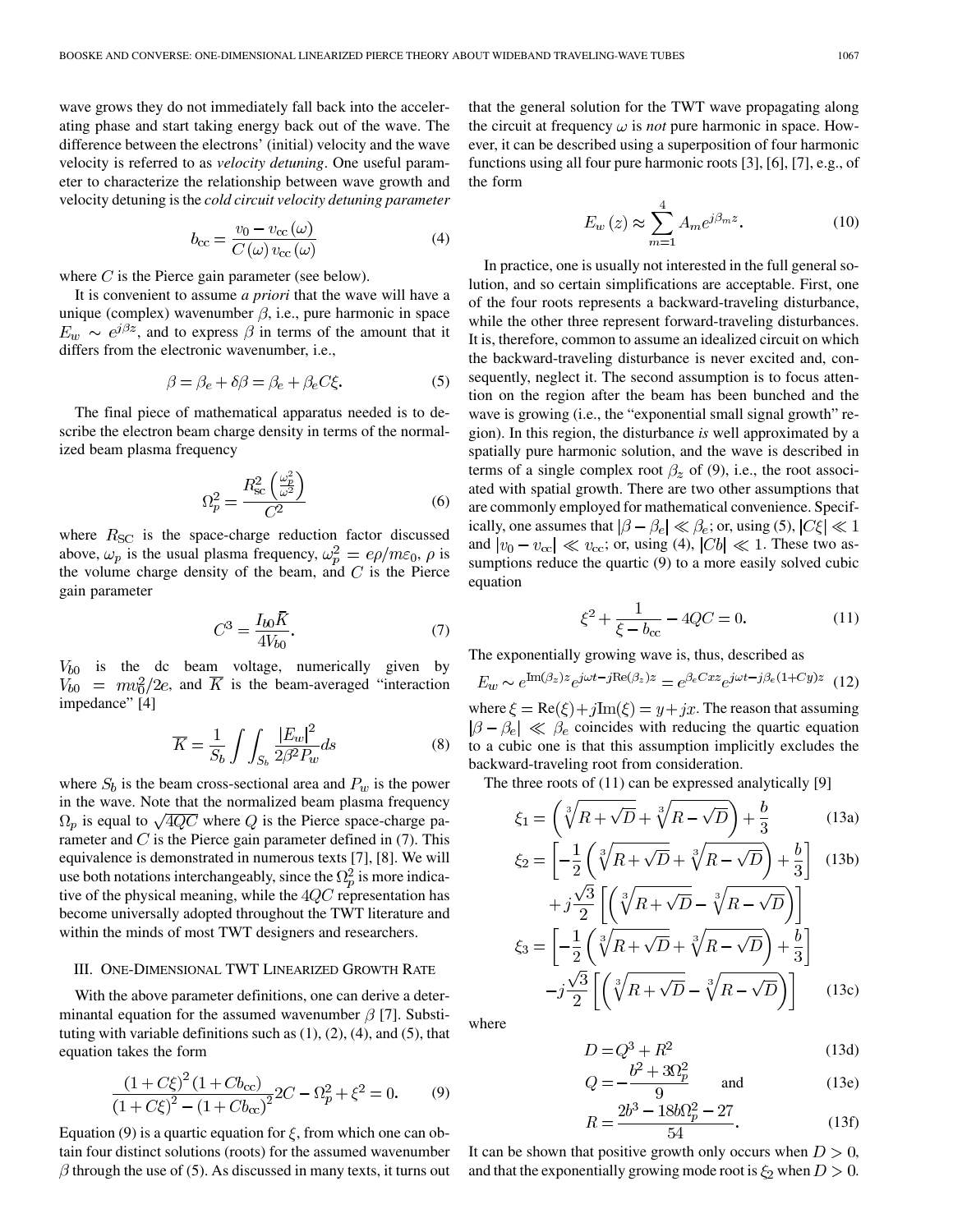

Fig. 1. Normalized growth rate versus cold circuit velocity detuning parameter. In this example  $C = 0.1$ . Notice that the quartic root solution is generally always slightly greater than the cubic root solution, except for the Fig. 1. Normalized growth rate versus cold c<br>parameter. In this example  $C = 0.1$ . Notice that the generally always slightly greater than the cubic rocunrealistic case of zero space charge and  $b_{cc} < -1$ .

Fig. 1 compares the normalized growth rate  $x$  for the growing root solution calculated using both (9) and (11) versus the cold circuit velocity detuning parameter  $b_{\rm cc}$ . For these results, it has been assumed that  $C = 0.1$  and a range of values of the spacecharge parameter  $\Omega_n^2 = 4QC$  have been examined, spanning negligible to very large space-charge regimes.

There are several things to be learned from this figure. First, the simplified cubic solution always underestimates the growth rate of the growing wave, except in the unrealistic idealized case of  $\Omega_n^2 = 0$ , and even there, only for negative values of  $b_{\rm cc} < -1$ . A second observation is that the magnitude of this underestimate can be quite significant for situations where total small signal gain of the device is of interest. This is because small signal gain scales as  $\sim e^{\beta_e C x L}$ , where L is the TWT circuit length. To provide a quantitative context, the underestimate in maximum growth rate varies from a minimum of  $\sim 5\%$  for the  $\Omega_p^2 = 0$  case to as much as 17% for  $\Omega_p^2 = 4QC = 4$ . Therefore, for a TWT with nominal gain of 20 dB and  $4QC = 4$ , the cubic root underestimates the overall gain by as much as 3.5 dB. This is not an insignificant error from the point of view of final stage design specifications. On the other hand, this reveals that even for large space-charge TWTs, the error of the cubic solution are within bounds acceptable for draft design efforts. This is interesting because the cubic solution is available in analytic closed form. Therefore, it offers advantages for incorporation into closed-form derived expressions for optimized design points and for appreciation of scaling relationships between device parameters and growth rates. Finally, the cubic and quartic solutions are in quite good overall qualititative agreement, especially with regard to the value of velocity detuning  $b_{\rm cc}$  for which one obtains maximum gain. In this regard, the agreement improves with higher space charge.

The reason that the cubic solution underestimates the growth rate compared to the quartic derives from the errors implicit in assuming  $\beta \approx \beta_e$  and  $v_0 \approx v_{\text{cc}}$ . As will be seen in later discussion, the assumption  $\beta \approx \beta_e$  is only a good approximation for large and negative values of  $b_{\rm cc} \tilde{\le} -1$ . Thus, the cubic approximate solution always underestimates the growth rate for  $b_{\rm cc} > 0$ where the assumption  $\beta \approx \beta_e$  is not a good approximation. Meanwhile, for the example shown with  $C = 0.1$ , the assumption  $v_0 \approx v_{\rm cc}$  requires  $|b_{\rm cc}| < 1$ . In fact, for the case of  $C = 0.1$ , the two assumptions  $\beta \approx \beta_e$  and  $v_0 \approx v_{cc}$  are simultaneously



Fig. 2. Illustration of how the sensitivity of growth rate predictions and gain to errors in space charge or phase velocity depend on whether the velocity detuning for the frequency in question corresponds to maximum growth rate or marginal growth rate.



Fig. 3. Measured small signal gain versus frequency for the XWING TWT.

very accurate in the vicinity of  $b_{\rm cc} \approx -1$ . This is supported by the observation in Fig. 1 that the cubic and quartic solutions are equal for  $b_{\rm cc} \approx -1$  for both  $4QC = 0$  and  $4QC = 1.0$ . For  $b_{\rm cc} < -2$  and  $4QC = 0$ , the  $\beta \approx \beta_e$  assumption is very accurate, but  $v_0 \approx v_{\rm cc}$  is not a good assumption. Consequently, the cubic solution overestimates the growth rate in comparison to the more accurate quartic solution in this region.

The next insight one can glean from Fig. 1 is that accurate prediction of gain for some frequencies will be considerably more challenging than for other frequencies. The "inverted-U" shape of the growth rate versus velocity detuning means that the prediction of growth rate (and, thus, device gain) for frequencies with velocity detuning close to maximum growth rate (top of the inverted U) will be relatively insensitive to errors in either velocity or space-charge parameters. In contrast, accurate prediction of gain for frequencies with velocity detuning corresponding to the edges of the inverted U will be extremely sensitive to accurate and precise knowledge of the cold circuit phase velocity and the space-charge parameter  $4QC$ . This issue is depicted in Fig. 2. Since all modern TWTs have nonnegligible space-charge ( $4QC$  ranges from  $\sim 0.4$  for space TWTs to as high as  $\sim$ 4 for TWTs used in electronic countermeasures), this issue is a general challenge.

It is useful to examine which frequencies within the positive growth rate regime of a typical TWT correspond to maximum versus marginal growth rates. For this purpose, the XWING TWT [\[10](#page-6-0)] serves as a useful illustration, as it corresponds to a fairly high space charge device with  $4QC \sim 4$ . The measured small signal gain of the XWING TWT is plotted in Fig. 3. Fig. 4 shows the (quartic) growth rate solution versus  $b_{\rm cc}$  corresponding to the XWING's characteristics at 1, 3, and 5 GHz. Also shown by "lines" are the typical operating values of  $b_{\rm cc}$  for 1, 3, and 5 GHz, respectively. As the frequency increases, the interaction increasingly becomes one of marginal growth. Hence,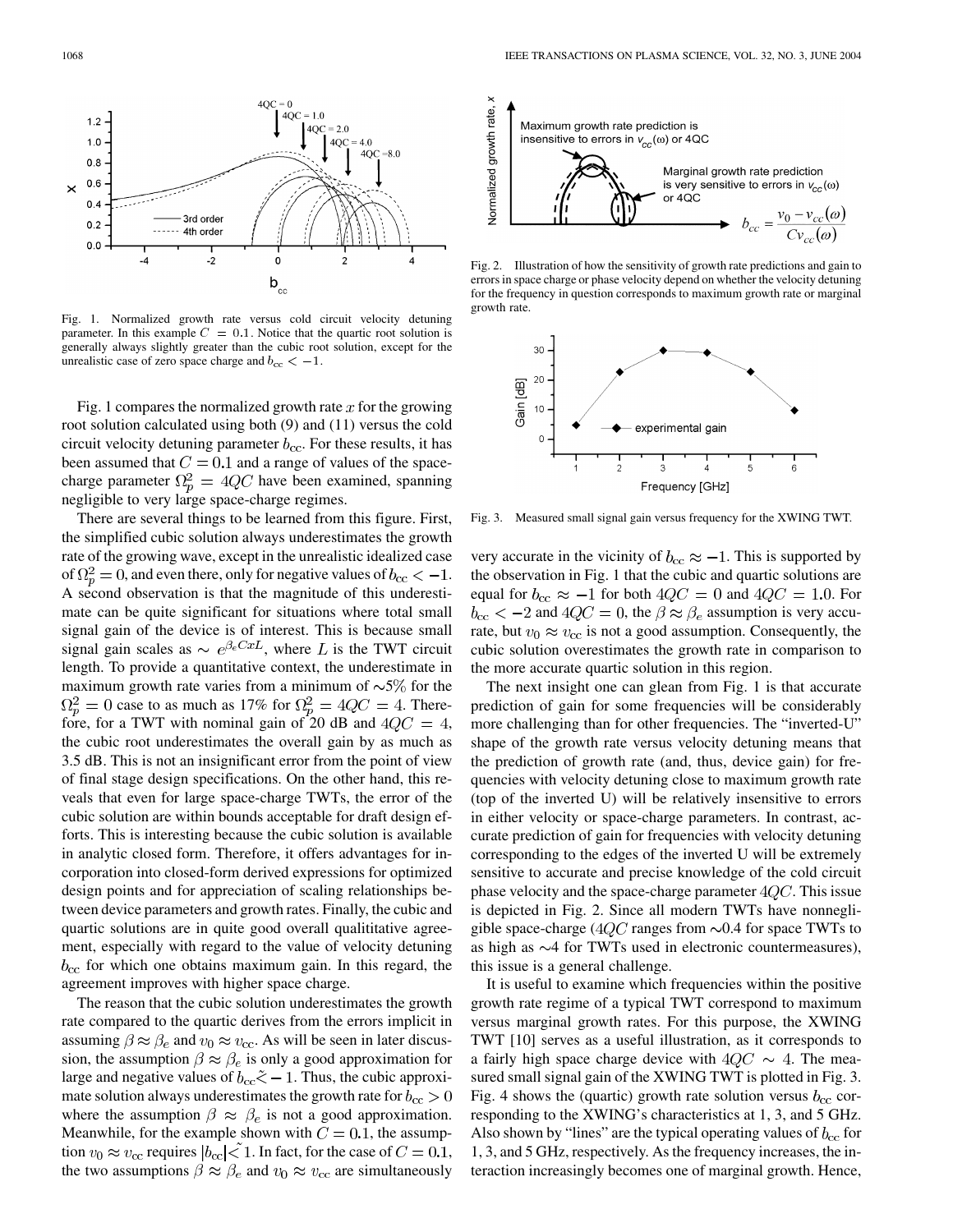

Fig. 4. Normalized wave growth rate  $x$  versus cold circuit velocity detuning parameter  $b_{\rm cc}$  for 1, 3, and 5 GHz in XWING.

Fig. 4 illustrates the general principle that excessive velocity detuning determines the upper frequency limit to the gain bandwidth in a typical TWT. Extensive research experience confirms that accurate predictions of gain at 4–6 GHz in the XWING device are extremely sensitive to the values of  $4QC$  and  $v_{\text{cc}}$ .

There are several situations that can frustrate the ability of a 1-D TWT model to accurately predict the gain at these sensitive upper frequency bandwidth edges. First, conventional experience indicates that a precise and accurate knowledge of the cold circuit phase velocity is not a trivial matter. Batch variations in helix rod permittivities or helix distortions arising during circuit assembly can result in cold circuit velocities that are not accurately predicted by three-dimensional (3-D) electromagnetic simulations using original design parameter values. An alternative is to measure the phase velocities of every circuit prior to TWT assembly, but this introduces considerable labor and cost. Meanwhile, accurate knowledge of the space-charge parameter  $\Omega_p^2$  requires accurate knowledge of the space-charge reduction factor  $R_{SC}$ , which requires accurate knowledge of the beam radius. It is impractical to incorporate beam radius measurements of each TWT during manufacture, so that 3-D electron optics simulations must be relied upon. The accuracy of these simulations relies on assuming that the electron gun and magnetic circuit of each TWT performs according to original design specifications. Not only is the beam radius not typically measured but only inferred through optics simulations, but the beam is assumed to be of constant density for simplicity in most interaction models. This condition is only approximately true, even for a "good" optics design, and any increased current at the beam edge might be expected to play a disproportionate role in the actual TWT gain. Cold-phase velocities are easily characterized for benchmarking purposes, but the beam size (including ripple and effects due to permanent periodic magnet (PPM) stack errors) are not typically well known. Hence, prediction of small signal gain at the upper edge of the positive gain band in high space charge TWTs is more challenging for 1-D models than predicting the gain near the center of the operating bandwidth.

While discussing the physics of gain at the edge of the TWT bandwidth, it is interesting to ask what determines the lower frequency limit of gain in a typical TWT. From Fig. 4, it is apparent that velocity detuning does not determine the low-frequency limit of the bandwidth in the same way that it determines the high-frequency limit. For example, in Fig. 3, 1 GHz clearly



Fig. 5. Wave growth rate x versus cold circuit and hot velocity detuning It is evident that positive gain always corresponds to positive velocity detuning,  $b_h > 0.$ 

corresponds to the low-frequency limit of the gain bandwidth, yet in Fig. 4, the 1-GHz operating point is close to the maximum growth rate. The explanation to this apparent contradiction is that at low frequencies  $\left($  < 1 GHz in XWING), the wave's wavelength becomes too long for significant bunching within the TWTs length. For example, at 1 GHz, the helix circuit in the XWING TWT is only approximately five wavelengths long. This does not allow for significant bunching; therefore, negligible gain is observed at frequencies below 1 GHz.

## IV. VELOCITY DETUNING AND GAIN

Examination of Fig. 1 inspires a fundamental question. If the condition of wave growth requires the beam velocity to be greater than the wave velocity, how is it that low space charge TWTs with small values of  $\Omega_p^2$  or  $4QC$  have positive gain  $(x > 0$ 0) for negative values of velocity detuning  $b_{\rm cc} < 0$ ? The answer is that  $b_{\rm cc}$  only characterizes the velocity detuning between the beam velocity and the *cold circuit* wave phase velocity at frequency  $\omega$ . The velocity detuning between the beam and the actual beam-loaded "hot" wave phase velocity  $v_h$  is generally very different from  $b_{\rm cc}$ . To illustrate this point, (9) was solved for  $\xi$ (and, thus, for  $\beta_z$ ) as a function of  $b_{\rm cc}$ .  $b_{\rm cc}$  was allowed to vary between  $-5$  and 5 and the five values of 0.0, 1, 2, 4, and 8 were considered for  $4QC$ . Then the beam-loaded hot phase velocity was calculated as

$$
v_h = \frac{\omega}{\text{Re}\left(\beta_z\right)}\tag{14}
$$

from which a "hot" velocity detuning parameter was calculated

$$
b_h = \frac{v_0 - v_h}{C v_h}.\tag{15}
$$

The results for normalized growth rate  $x$  have been plotted against both  $b_h$  and  $b_{cc}$  in Fig. 5 for comparison. It is immediately evident that positive gain always corresponds to positive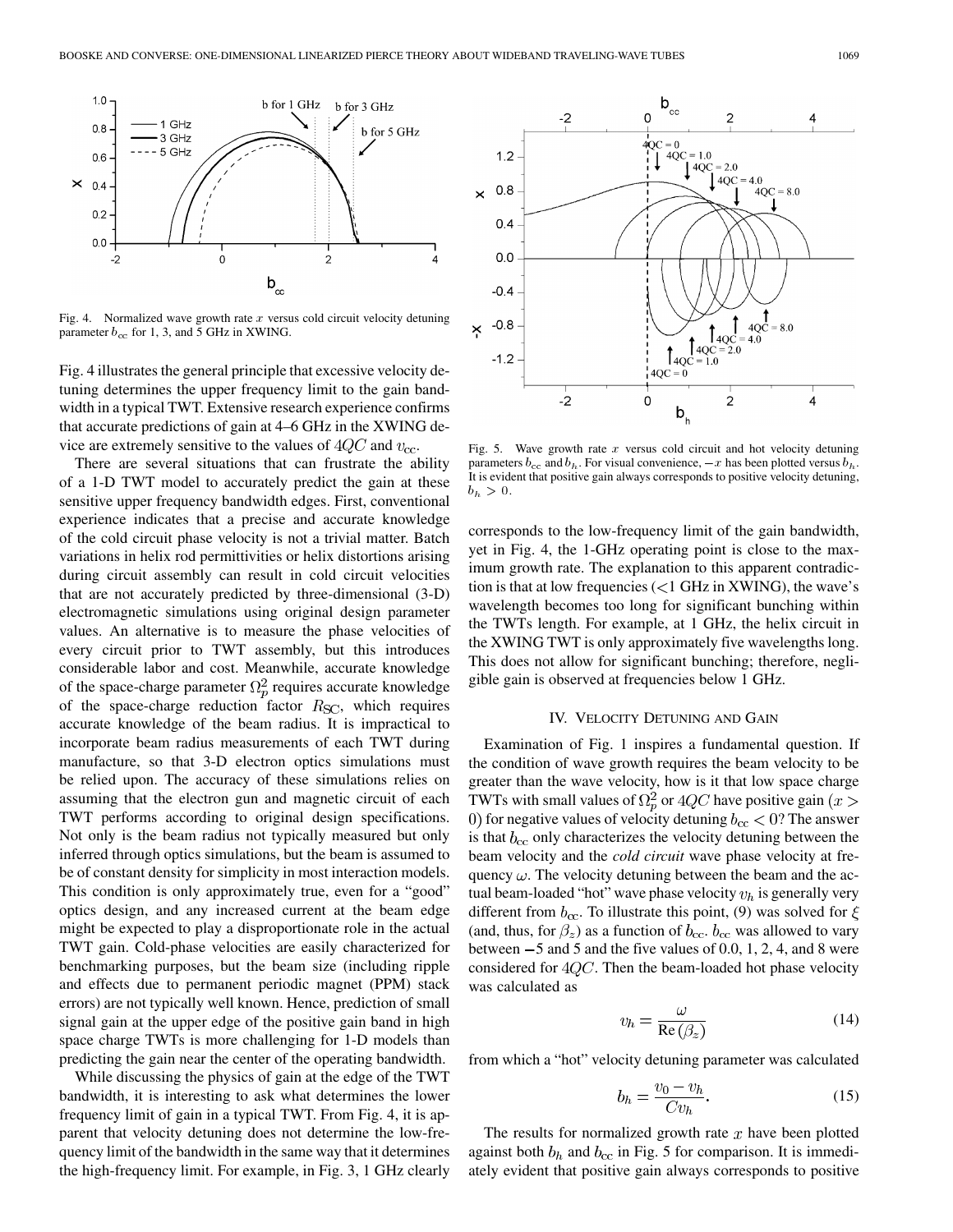Fig. 6. Normalized  $\beta_{\rm cc}$ ,  $\beta_{\rm e}$ , growth rate  $\text{Im}(\beta_z)$ , and hot wavenumber  $\text{Re}(\beta_z)$  for  $C = 0.1$ . Normalizations are  $\text{Im}(\beta_z / C \beta_e) = \text{Im}(\xi) = x$ , hot wavenumber  $\text{Re}(\beta_z/\beta_e) = 1 + C \text{Re}(\xi) = 1 + Cy$ , cold circuit wavenumber  $\beta_{\rm cc}/\beta_e$ , and electronic wavenumber  $\beta_e/\beta_e$ .

 $\mathsf{b}_{\scriptscriptstyle{\text{cc}}}$ 

 $\Omega$ 

 $4QC = 2.0$ 

4QC  $= 1.0$ 

4QC

 $4QC = 4.0$ 

っ

 $4QC = 8.0$ 

 $Re(\beta_2)$ 

velocity detuning  $b_h > 0$ , i.e., a beam velocity that is greater than the wave phase velocity  $v_h$ . Although this point is intuitively reasonable, it has never (to the authors' knowledge) been previously demonstrated in a publication.

# V. APPROXIMATING  $\beta_{hot}$  for Space-Charge Reduction PARAMETER CALCULATIONS

There are additional timely insights that can be extracted from this reexamination of 1-D Pierce theory for TWTs. The discussion above shows that an accurate 1-D model prediction of TWT gain, especially at the upper frequency edge of the gain bandwidth, requires an accurate estimate of  $\Omega_n^2$  and, thus,  $R_{\rm SC}$ . On the other hand, derivations of space-charge reduction coefficient expressions all result in equations which require *a priori* knowledge of the hot wavenumber for the circuit wave  $\beta_{\text{hot}} = \text{Re}(\beta_z)$ . Since a determination of  $\beta_z$  requires an *a priori* knowledge of  $R_{SC}$ , while determination of  $R_{SC}$  requires *a priori* knowledge of  $Re(\beta_z)$ , one is faced with a paradox. The conventional resolution is to calculate an estimate for  $R_{SC}$  by substituting an approximation for  $\text{Re}(\beta_z)$ , either  $\beta_e$  or  $\beta_{cc}$ . To determine which of these approximations is more accurate, (9) has been solved for  $C = 0.01$  and 0.1, and for the same choices of  $4QC$  as in previous calculations. In Fig. 6, both the normalized growth rate x and the normalized wavenumber  $1 + Cy$  have been plotted versus  $b_{\rm cc}$  for  $C = 0.1$ . In addition, curves have been plotted for normalized  $\beta_e$  and  $\beta_{cc}$ . Careful study of this figure shows that for all values of space charge, in the region of positive gain, the hot wavenumber of the growing wave is better approximated by the cold circuit wavenumber

$$
\text{Re}(\beta_z) \approx \beta_{\text{cc}}
$$

for frequencies inside the positive growth rate band, while the circuit wave's beam-loaded wavenumber is better approximated by  $\beta_e$  for frequencies outside the positive growth rate band

$$
\text{Re}(\beta_z) \approx \beta_e.
$$



Fig. 7. Normalized  $\beta_{\rm cc}$ ,  $\beta_{\rm e}$ , and hot wavenumber Re( $\beta_z$ ) for  $C = 0.01$ . Normalizations are hot wavenumber  $\text{Re}(\beta_z/\beta_e) = 1 + C \text{Re}(\xi) = 1 + Cy$ , cold circuit wavenumber  $\beta_{\rm cc}/\beta_{\rm e}$ , and electronic wavenumber  $\beta_{\rm e}/\beta_{\rm e}$ .



Fig. 8. Normalized  $\beta_{\rm cc}$ ,  $\beta_{\rm e}$ , and Re( $\beta_{\rm z}$ ) for  $C = 0.01$ . Normalizations are cold circuit wavenumber  $\beta_{\rm cc}/\beta_e$ , electronic wavenumber  $\beta_e/\beta_e$ , and hot wavenumber Re( $\beta_z/\beta_e$ ) = 1 + Cy. The arrows at the top indicate the values of  $b_{\rm cc}$  corresponding to maximum gain  $(x)$  for the indicated values of  $QC$ . The four filled shapes indicate the locations where the slow space-charge wave velocity equals the hot phase velocity of the growing waves corresponding to the four values of  $4QC$ —specifically, a circle for  $4QC = 0.0$ , a square for  $4QC = 0.4$ , a diamond for  $4QC = 1.0$ , and a pentagon for  $4QC = 2.0$ .

The exception to this latter statement is that for unusually high space charge beams  $\Omega_p^2 = 4QC > 4$ 

$$
\text{Re}(\beta_z)\approx\beta_{\text{cc}}
$$

for frequencies outside the positive growth rate band. However, such cases would be extremely rare in practical TWTs, because they would imply the need for a very strong focusing magnetic field.

The results for  $C = 0.01$  are shown in Fig. 7 and show that similar conclusions can be drawn for both large and small  $C$ values.

#### VI. MAXIMUM GAIN AND THE SLOW SPACE CHARGE WAVE

Finally, it is instructive to reexamine a conventional wisdom regarding the condition for maximum gain in a TWT. Fig. 8

 $\mathbf{a}_\mathrm{d}$ 

normalized Re(ß  $_{2}$  ,  $\text{Im}(\beta_{2})$  ,  $\beta_{\infty}$  ,

1.6

 $1.2$ 

 $1.0$ 

 $0.8$ 

 $0.6$ 

 $0.4$  $0.2$ 

 $0.0$ 

 $-2$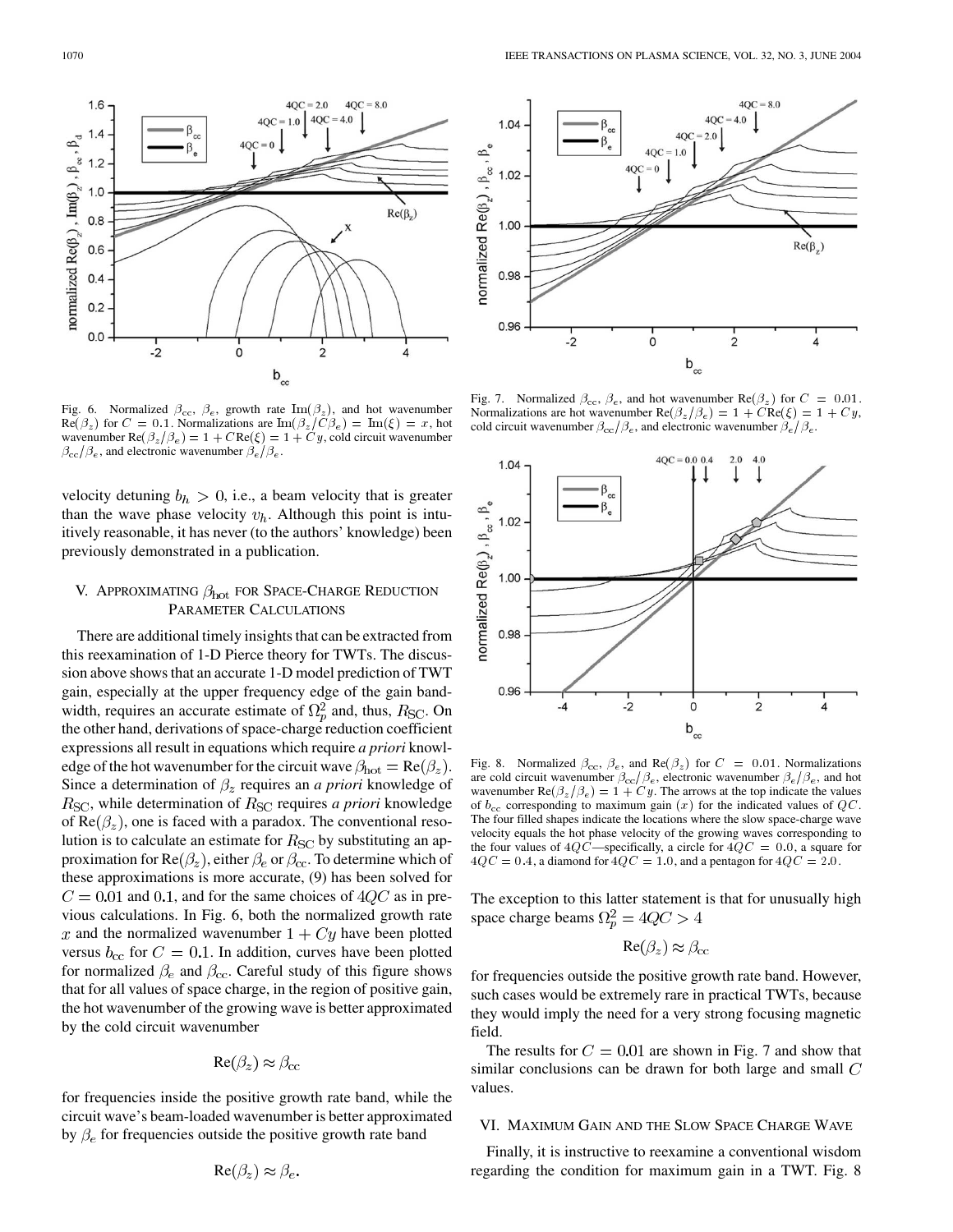<span id="page-5-0"></span>plots the normalized hot wavenumber of the growing mode (calculated from the quartic equation) versus  $b_{\rm cc}$  for four values of  $\Omega_p^2 = 4QC = 0.0, 0.4, 2.0,$  and 4.0. On each of the four curves, a filled shape (circle, square, diamond, or pentagon) has been placed, showing the point of intersection of the slow space-charge wave's wavenumber (normalized) and the growing mode's wavenumber. The slow space-charge wave's wavenumber is defined to be

$$
\beta_{\text{sscw}} = \beta_e + \beta_p = \beta_e \left( 1 + C \sqrt{4QC} \right) = \beta_e (1 + C\Omega_p) \quad (16)
$$

where  $\beta_p = \omega_q/v_o$  and  $\omega_q$  is the reduced plasma frequency [\[6](#page-6-0)]. Hence, these four intersection points represent the points at which the hot phase velocity of the growing wave and the phase velocity of the slow space-charge wave are equal. At the top of the figure are four labeled arrows, indicating the positions of peak gain (maximum  $x$ ) for each of the four values considered for  $\Omega_n^2 = 4QC$ . These particular results were computed for  $C = 0.01$ , but the conclusion proves to be generally true for any realistic value of  $C$ . Specifically, it is often stated as a rule of thumb that the peak gain corresponds to the condition where the hot phase velocity of the growing wave equals the phase velocity of the slow space-charge wave. What Fig. 8 clarifies, however, is that this statement is only valid for values of  $4QC >$ . From the results calculated here, in fact, the rule-of-thumb is reasonably accurate for  $\Omega_p^2 = 4QC > \sim 1$  (or  $QC > \sim$ ). This is also consistent with the results in [\[7](#page-6-0), Fig. 10–14]. Obviously, for  $4QC = 0$ ,  $\beta_{\text{sscw}} = \beta_e$  (i.e., there are no spacecharge waves), so it is clearly not appropriate to apply the rule of thumb in that case. However, for values of  $4QC < 1$ , such as might be encountered in many space TWTs, this rule of thumb is not a good approximation for intuitive reasoning or simplified initial design steps.

Using the cubic solutions in (13), one can confirm and explain the observation illustrated by Fig. 8. First, it can be shown from (13) that the normalized growth rate

$$
x = \operatorname{Im} \left( \xi_2 \right) = \frac{\sqrt{3}}{2} \left( \sqrt[3]{R + \sqrt{D}} - \sqrt[3]{R - \sqrt{D}} \right) \tag{17}
$$

is always maximized under the condition that  $b^2 \approx \Omega_p^2$ , for all values of  $\Omega_p^2$ . This is also revealed in graphical form in [[7,](#page-6-0) Fig. 10–14]. Further algebra then reveals for the maximum growth rate condition  $b^2 \approx \Omega_p^2$ , that  $D = Q^3 + R^2 \approx R^2$  and hence

$$
y = \text{Re}(\xi_2) \approx \frac{1}{2} \left[ 2 \left( \frac{2\Omega_p}{3} \right)^3 + 1 \right]^{1/3} + \frac{\Omega_p}{3}. \tag{18}
$$

In the limit that  $(2\Omega_p/3)^3 \gg 1/2$ , then  $y \approx \Omega_p$ , and Re( $\beta$ )  $\approx$  $\beta_e(1+C\Omega_p)$ , i.e., indeed the slow space-charge wave. In the limit that  $(2\Omega_p/3)^3 \ll 1/2$ , then  $y \approx 1/2$  and  $Re(\beta) \approx$  $\beta_e(1+C/2)$ , in agreement with the classic Pierce solution for space charge free and synchronous ( $b = 0$ ) conditions [[6\]](#page-6-0), [\[7](#page-6-0)]. The demarcation between these two extremes occurs approximately when  $(2\Omega_p/3)^3 \approx 1/2$ , or  $\Omega_p^2 \approx 1.4 \approx 1$ . This is in good agreement with the main point of Fig. 8, especially considering the approximation of neglecting the contribution of  $Q^3$  to D and the fact that the maximum growth rate point does not precisely correspond to  $b^2 = \Omega_p^2$ . Implicit in this result is the point that

when  $\Omega_p^2 = 4QC < 1$ , the space-charge wave model of TWT interaction begins to lose meaning as the fast and slow modes of the coupled beam-circuit disturbance are no longer closely associated with the fast and slow beam space-charge waves.

## VII. CONCLUSION

In summary, this reexamination of 1-D linearized TWT theory leads to the following conclusions.

- 1) The assumptions  $|\beta \beta_e| \ll \beta_e$  and  $|v_0 v_{\rm cc}| \ll v_{\rm cc}$ produce qualitatively accurate predictions of the growth rate, but can result in quantitative errors in gain of  $\sim$ 3 dB for high space charge TWTs with  $4QC \sim 4$  and nominal gain  $\sim$  20 dB. The error increases for higher gain devices and decreases for lower space charge. On the other hand, the errors are sufficiently bounded to justify the use of the analytic cubic solution in deriving closed-form expressions for optimized design starting points.
- 2) Prediction of the gain at the high-frequency end of the gain bandwidth by 1-D models is very sensitive to precise and accurate knowledge of the wave's cold circuit phase velocity and the normalized plasma frequency or effective (reduced) space-charge parameter  $\Omega_p^2 = (R_{\rm SC} \omega_p / C \omega)^2 = 4 Q C$ . This sensitivity is greatest for high space charge beams with  $4QC > 2$ .
- 3) Regardless of the value of  $4QC$ , positive gain occurs when the dc beam velocity is faster than the "hot" circuit phase velocity of the wave  $v_0 > v_h$ .
- 4) For  $4QC > 1$ , maximum gain occurs when the hot phase velocity equals the slow space-charge wave velocity  $v_h =$  $v_{\text{sscw}}$ . For  $4QC < 1$ , the space-charge wave interaction model begins to lose meaning as the fast and slow modes are no longer easily identified with the beam space-charge waves.
- 5) For purposes of evaluating the 1-D model's space-charge reduction coefficient, it is recommended to use the approximation that  $\text{Re}(\beta_z) \approx \beta_{\text{cc}}$  for frequencies inside the gain bandwidth and Re  $(\beta_z) \approx \beta_e$  for frequencies outside the gain bandwidth. The exception to this latter statement is that for unusually high space charge beams  $4QC > 4$ , it is recommended to use  $\text{Re}(\beta_z) \approx \beta_{\text{cc}}$  for frequencies both inside and outside the gain bandwidth.

## ACKNOWLEDGMENT

The authors would like to thank D. Gallagher and R. Carter for helpful discussions.

## **REFERENCES**

- [1] M. K. Basten, J. Duthie, J. Hutchins, and C. M. Armstrong, "Design and development of a 2–18 GHz MPM TWT," in *IEEE Conf. Rec. Abstracts 1999 IEEE 26th Int. Conf. Plasma Science*, pp. 137–137.
- [2] J. G. Wöhlbier, J. H. Booske, and I. Dobson, "On the physics of harmonic injection in a traveling wave tube," *Trans. Plasma. Sci.*, vol. 32, pp. 1073–1085, June 2004.
- [3] J. E. Rowe, *Nonlinear Electron-Wave Interaction Phenomena*. New York: Academic, 1965.
- [4] R. G. E. Hutter, *Beam and Wave Electronics in Microwave Tubes*. Princeton, NJ: Van Nostrand, 1960.
- [5] T. M. Antonsen Jr and B. Levush, "Traveling-wave tube devices with nonlinear dielectric elements," *IEEE Trans. Plasma Sci.*, vol. 26, pp. 774–786, June 1998.